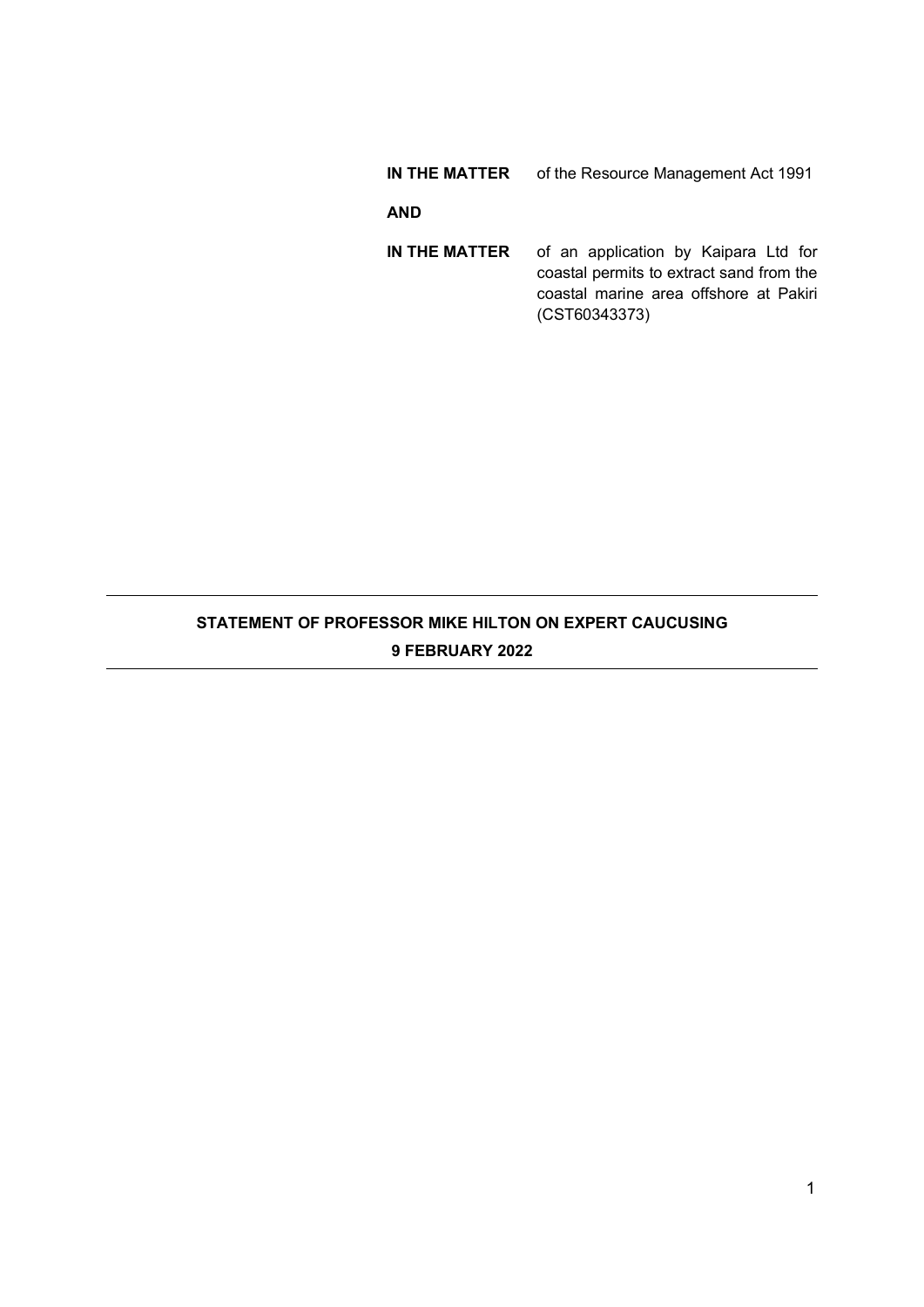### **1. INTRODUCTION**

- **1.1** I am an Associate Professor in the School of Geography at the University of Otago where I teach and research coastal geomorphology and environmental management. I have had a professional interest in sand mining at Pakiri-Mangawhai since 1990, when I concluded my doctoral research on the geomorphology of the Pakiri-Mangawhai Sand System, in relation to the impact of coastal sand mining. I subsequently submitted on related consent applications in 1992; contributed data to the Pakiri-Mangawhai Coastal Sand Study (NIWA, 2000); provided expert evidence to the Environment Court in 2005; and published papers on the sand system in 1989, 1994, 1995, 1996 and 2003.
- **1.2** With respect to the current consent applications the Hearing Panel issued a direction on the 17th August 2021 that I may join the Coastal Processes Expert Caucusing Group (CPECG) to contribute to the design and analysis of a bathymetric survey of the Pakiri-Mangawhai seabed (which was completed in October 2021). A joint witness statement, that I contributed to, was submitted on the 13th December 2021.

### **2. BACKGROUND**

- **2.1** Previously, coastal experts have (largely) relied on point and transect data to understand processes of sand transport in the Pakiri-Mangawhai embayment. The bathymetric surveys completed by DML Ltd provide the first synoptic (embayment wide), highresolution, data on the bathymetry and seabed features of the Pakiri-Mangawhai embayment; albeit the data is restricted to a shore-parallel strip of seabed between the 25m and 40m isobaths. This survey yielded a digital surface model that identifies largescale bedforms and the extent and depth of trenches in the seabed resulting from offshore sand mining, which commenced at Pakiri-Mangawhai in ca. 2003.
- **2.2** These surveys provide new insights into the nature of the Pakiri-Mangawhai Sand System and the actual and potential impacts of offshore sand mining. Past hearings, since 1992, have struggled to resolve whether the sand system (the dune-beachnearshore-inner continental shelf sand deposit) is closed to (significant) inputs of sand from the middle continental shelf or from Bream Bay. Consultants for the mining companies have argued it is an open sand system and that it receives substantial quantities of sediment from Bream Bay; the middle continental shelf; or from *in situ* shell production. Others, including myself (see arguments in Hilton & Hesp, 1996), and NIWA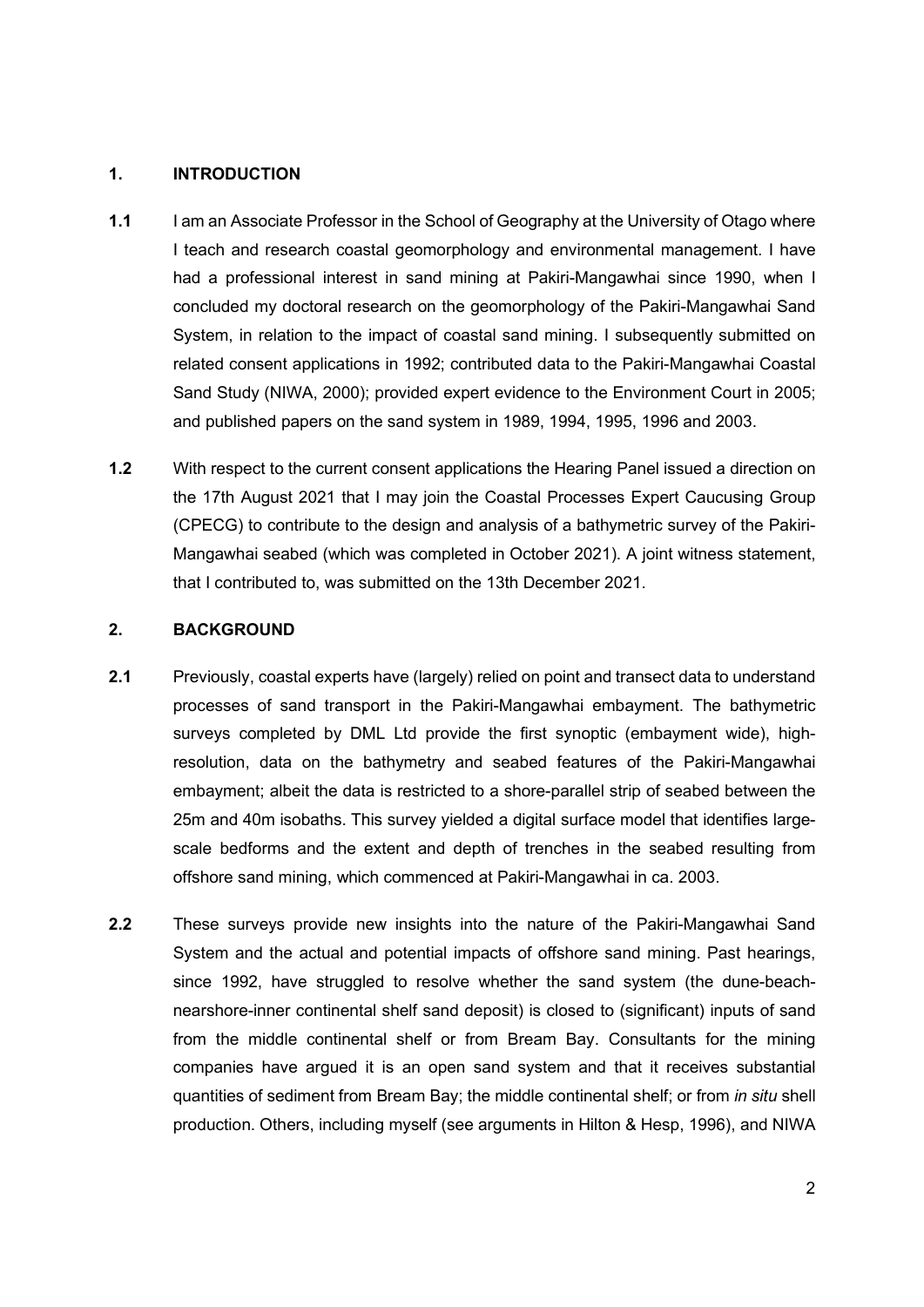(2000) have presented evidence that the maximum limit of the modern beach system, and hence the nearshore sedimentary environment, approximates the 25 m isobath. That is, sand transport within the System is much more likely to occur close to shore but may extend to water depths of around 25m (the 25m 'isobath') in major storm events. Sediment transport may occur in deeper water, but not in quantities, or at rates, that might replace the persistent mining of sand from the shallow nearshore zone (nearshore consents). Moreover, we know mining of the offshore zone, beyond the 25m isobath, has been focused in a relatively narrow zone parallel to the shoreline but, apart from an areas surveyed by Dr Mead, we have never gained a synoptic view of the extent or intensity of the trenches resulting from these operations.

#### **3. INTERPRETATION OF MARCH 2021 AND OCTOBER 2021 BATHYMETRIC DATA**

- **3.1** The joint witness statement of the Coastal Processes Expert Caucusing Group (CPECG) (13 December 2021) summarises the members initial interpretation of the bathymetric data provided by DML Ltd. The presence of distinct mining trenches was agreed; distinct bedforms within the survey area were noted; and some attempt was made to determine whether the trenches had 'infilled' between the above survey dates.
- **3.2** The digital surface model of the seabed, derived from the October 2021 survey, provides a clear representation of the extent and intensity of mining activity; manifest as shoreparallel trenches. Multiple, mostly shore-parallel, trenches have been excavated in the seabed since the offshore consents were granted in 2003. The largest trenches, 15m across and 1.5m deep, in water depths in excess of 32m, must result from multiple, probably targeted, extractions. Perhaps the mining companies 'harvests' the sand that collects in these trenches over time? Such trenches extend alongshore for hundreds of metres. In other areas there are multiple, more closely spaced (30-50m apart), but shallower  $(0.2 - 0.5m$  depth), trenches (including the trenches created as the mining vessel turns); which are doubtless the result of individual extraction 'events'. Images of the seabed that contain these trench configurations, provided by DML Ltd to McCallum's Ltd, on the 25th October, then to the CPECG, are included below: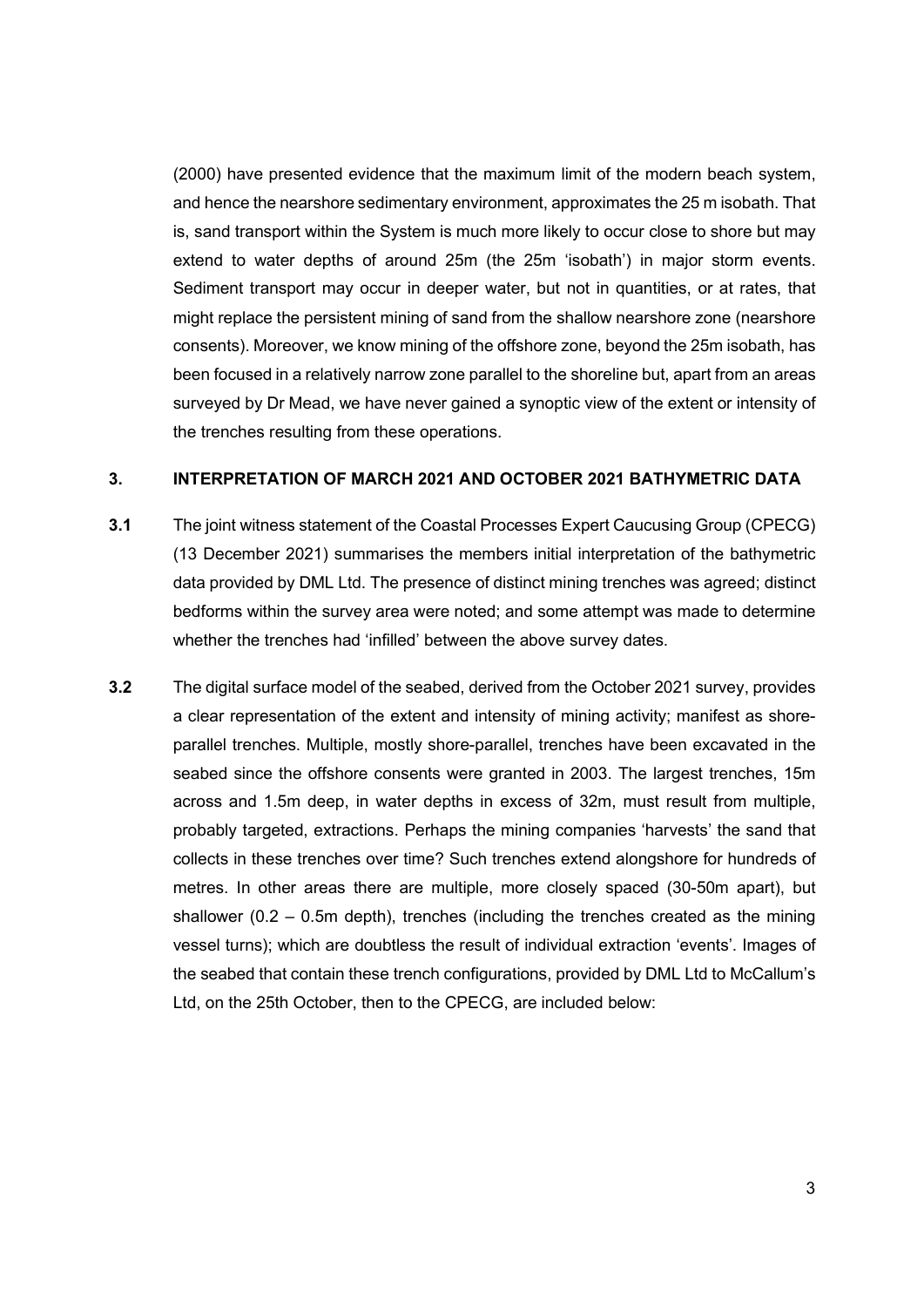## **Type I: large trench**





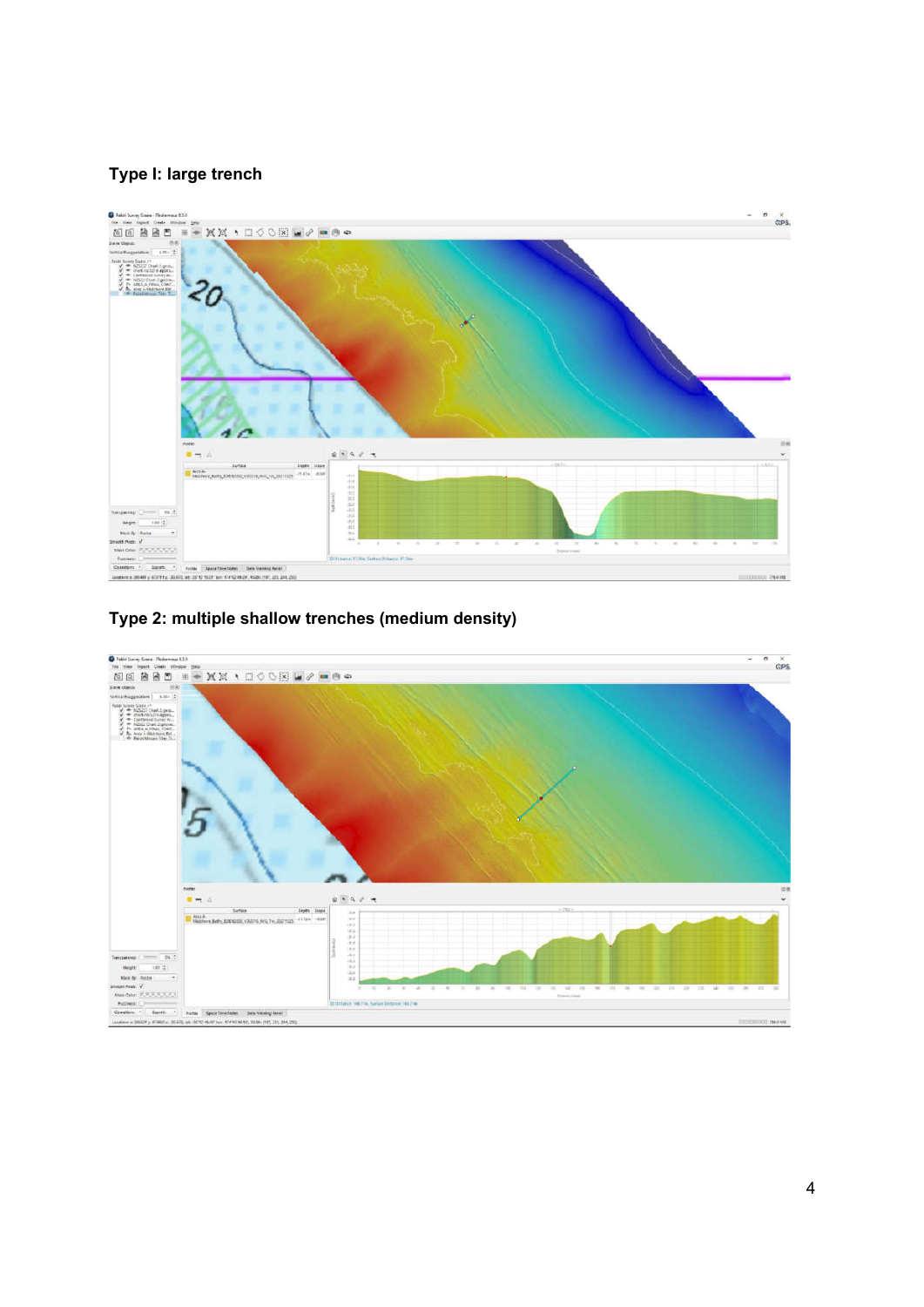

## **Type 3: multiple shallow trenches (high density)**

- **3.3** The implications of sand mining at these depths across a wide area of the Pakiri-Mangawhai Sand System will be argued during the current hearing. However, the data gained by DML Ltd provides a very worrying picture of the extent and density of trenches and marks on the surface character of the Pakiri seabed. The pattern and close spacing of trenches, compared with areas of seabed outside the mining areas, is suggestive of a 'ploughed paddock', one that is tens to hundreds of hectares in area. This intensity of extraction, over a large area, must raise questions as to the extent to which the activity is consistent with the imperative to preserve the natural character of the coastal environment.
- **3.4** The CPECG made some attempt, with DML's support, to overlay the March 2021 and October 2021 surveys to determine whether sediment had accumulated in the trenches since the earlier survey. Infilling would suggest sediment transport is occurring at significant depth, albeit we already suspect that large waves generated during storm events have the potential to disturb and transport sediment short distances; without indicating significant net transport in any direction. Some sediment accretion within the trenches was noted, however, no conclusions could be drawn about the quantity or mechanism of the 'partial infilling' suggested, because of the differences in survey method and related accuracies. We are sure that large trenches present in March of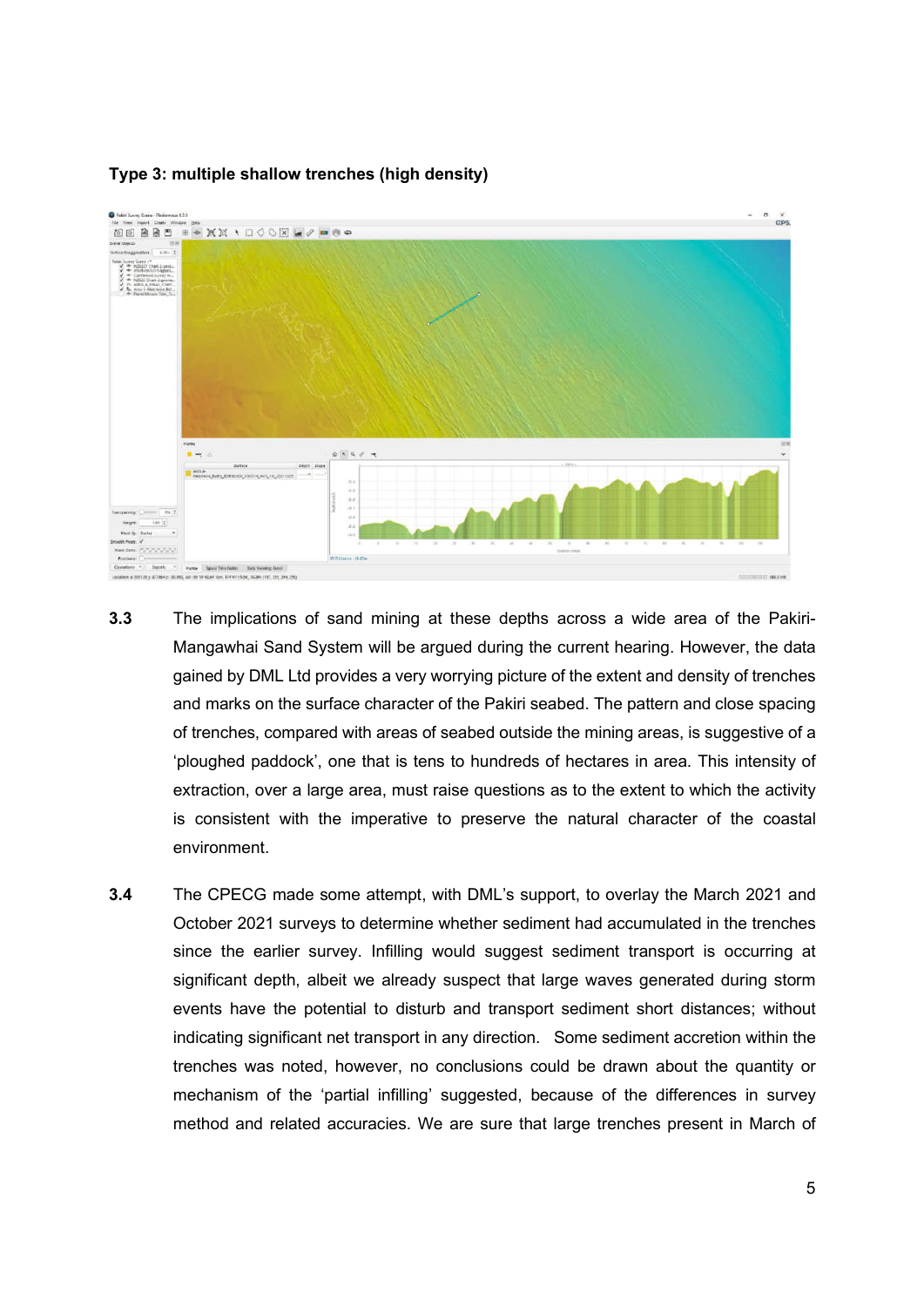2021 were still present in October 2021, but very little else can be concluded or inferred from the comparisons. I suggest more can be inferred from the above figures, that suggest that trenches excavated by the mining company, presumably across months or years, were still conspicuous features of the seabed when surveyed in October 2021. One would expect trenches to be erased, or made less conspicuous, over relatively short periods (months to years), if sediment transport across these surfaces occurred frequently or at a significant rate.

- **3.5** The October 2021 survey also revealed the presence of a cyclic pattern of large scale bedforms on the seabed between Mangawhai and Pakiri, but particularly south of Te Arai Point. These are indeed 'large-scale' features, with a crest to crest length of 1-2,000m (in most cases); an amplitude up to 4m; and individual features occur across the width of the survey area. Their amplitude is higher further offshore and lower towards the landward limit of the survey. Unfortunately, the survey does not extend further inshore, and so we do not know their western limit, but it is likely to be a little further inshore than the survey, based on data presented by DML and shore profile data gathered by myself prior to 1990.
- **3.6** The origin of these features has implications for understanding coastal processes in the Pakiri-Mangawhai embayment. They are bedforms, accumulations of sand similar to sand dunes, likely generated by currents, or a combination of currents. Their morphology suggests net sand transport from north to south. I measured tidal currents near the seabed, with NIWA's assistance, prior to 1990, in water depths of around 25m. The current speeds recorded were then considered insufficient to transport sand-sized grains; however, I did conclude, in my doctoral thesis, that combined tidal/wave currents might be capable of significant sand transport at these depths.
- **3.7** The presence of these features points to how little we know about the Pakiri-Mangawhai Sand System, and how much should be established before further consents to mine sand are granted. Their extent and orientation are inconsistent with arguments for significant diabathic (onshore) sand transport into the mining area to replace sand extracted. If significant sand transport within the sand system does occur, such transport appears to be from north to south; although over what time scale, and at what rate, remains to be investigated and confirmed.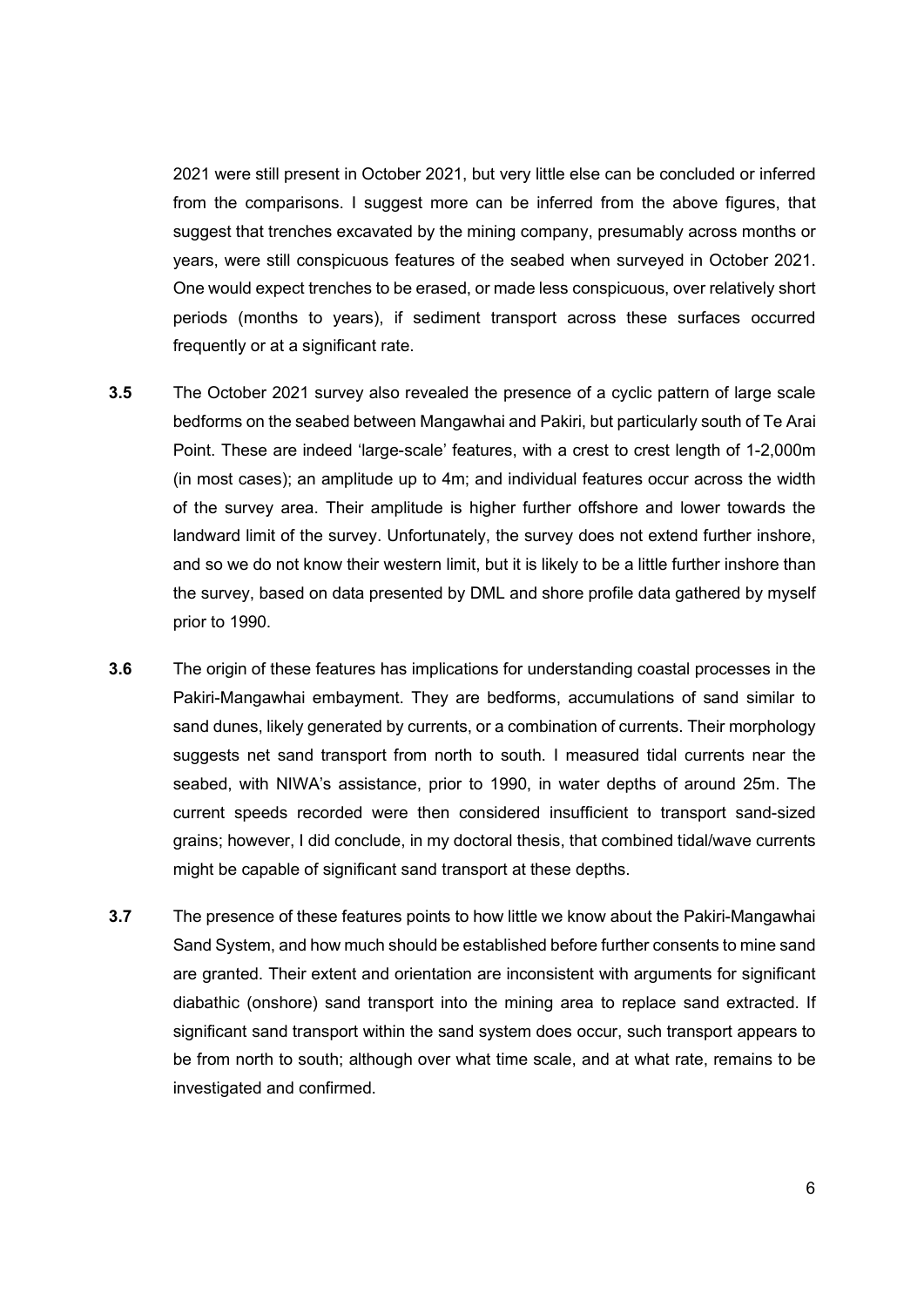

Shore-parallel survey lines 1 (western) to 4 (eastern) (DML Ltd., October 2021).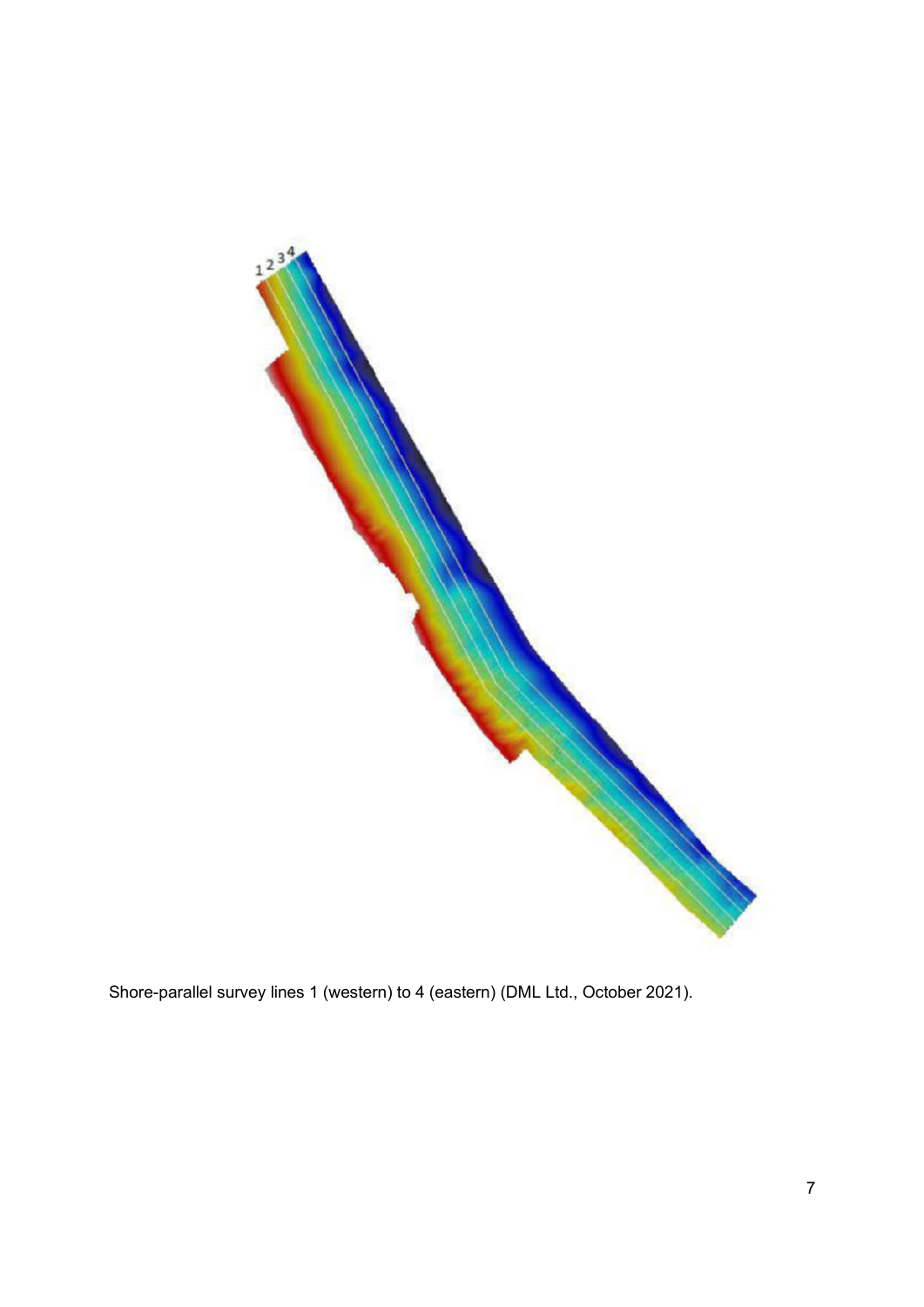

Large-scale bedforms revealed by shore-parallel surveys by DML Ltd (October 2021).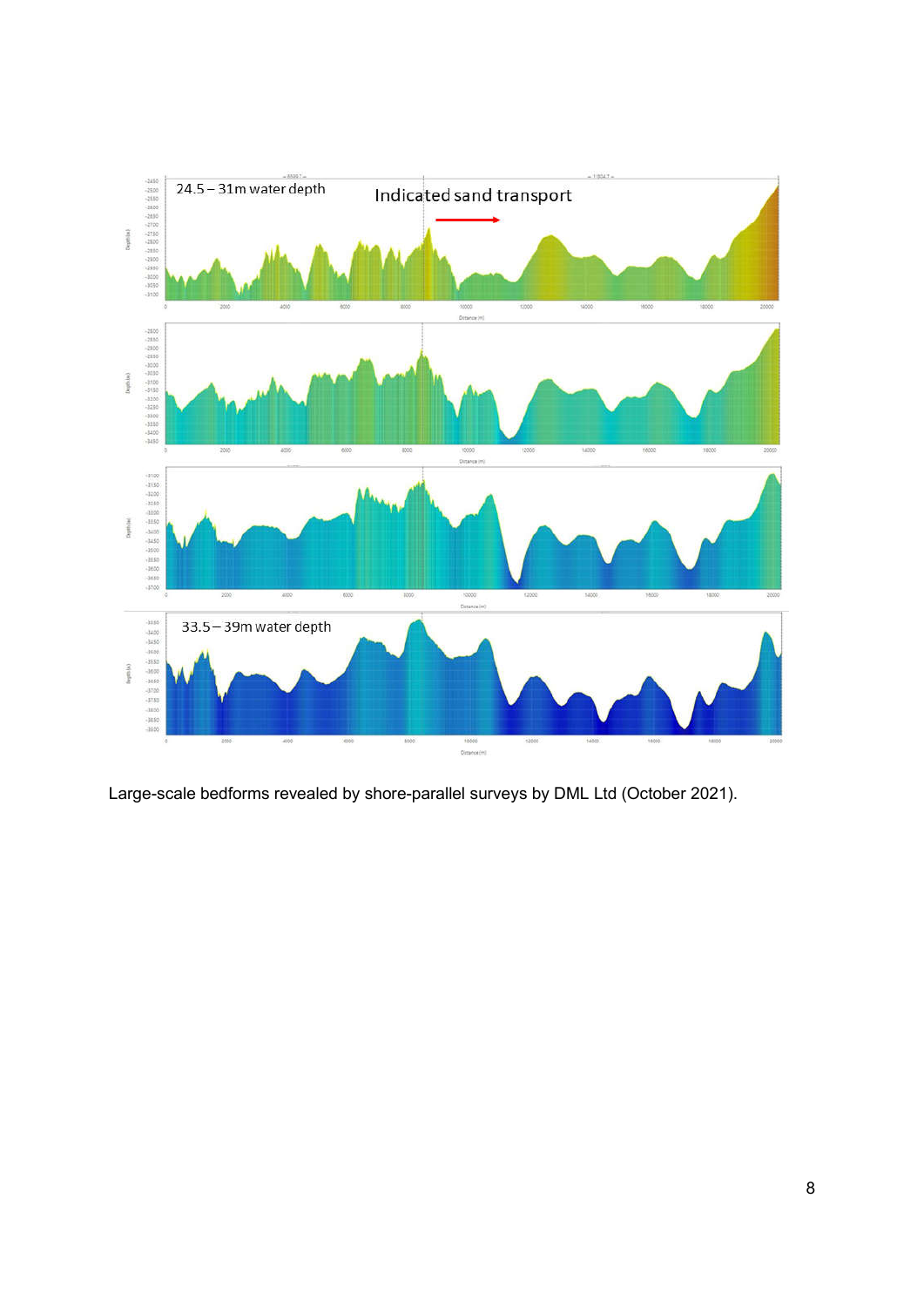

Surface model of seabed showing presence and extent of large-scale bedforms.

## **4. CONCLUSION**

**4.1** Bathymetric data provided by DML Ltd. (October 2021) has provided the first synoptic overview of the seabed over a wide section of the Pakiri-Mangawhai embayment. Trenches arising from offshore sand mining are a conspicuous and worrying feature of this data. The extent, dimensions and persistence of these trenches suggests rates of sand transport and accretion are less than rates of sand mining in this area of seabed.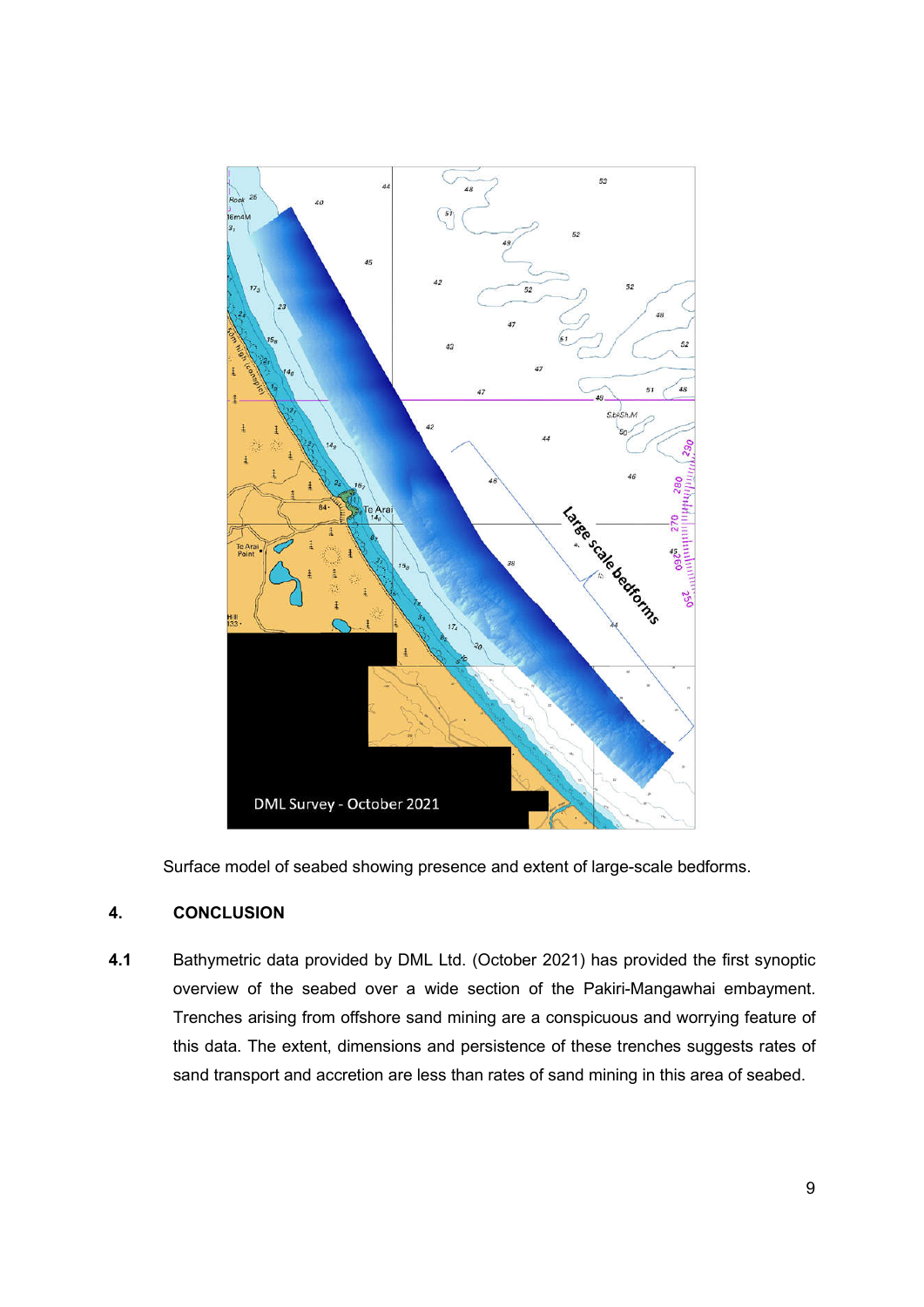- **4.2** Future surveys, consistent with the methodology recommended by the CPECG, will help resolve the direction and rate of sand transport; by comparing a time series of trench surveys over years. However, the above observations, particularly the extent and number of trenches, is consistent with past work by me, and others, that sand transport at water depths greater than 25m is likely to be low and that replenishment of sand extracted at these depths is unlikely.
- **4.3** The October 2021 survey confirmed the widespread occurrence of large-scale bedforms within the survey area. They indicate north to south sand transport, but at what rate, and under what conditions, is unknown. They were recognised by me prior to 1990, from a limited side-scan sonar by the Royal New Zealand Navy; but were not known to occur so extensively. Again, comparisons of future surveys will help resolve whether they result from significant sand transport, and whether they are germane to understanding the impact of nearshore and offshore sand mining. However, I conclude by emphasizing there are large gaps in our knowledge of the Pakiri-Mangawhai Sand System, indicated by the astonishing results of the October 2021 survey, and that it is timely to exercise much greater caution in the management of this System.

**Associate Professor Mike Hilton 9 February 2022**